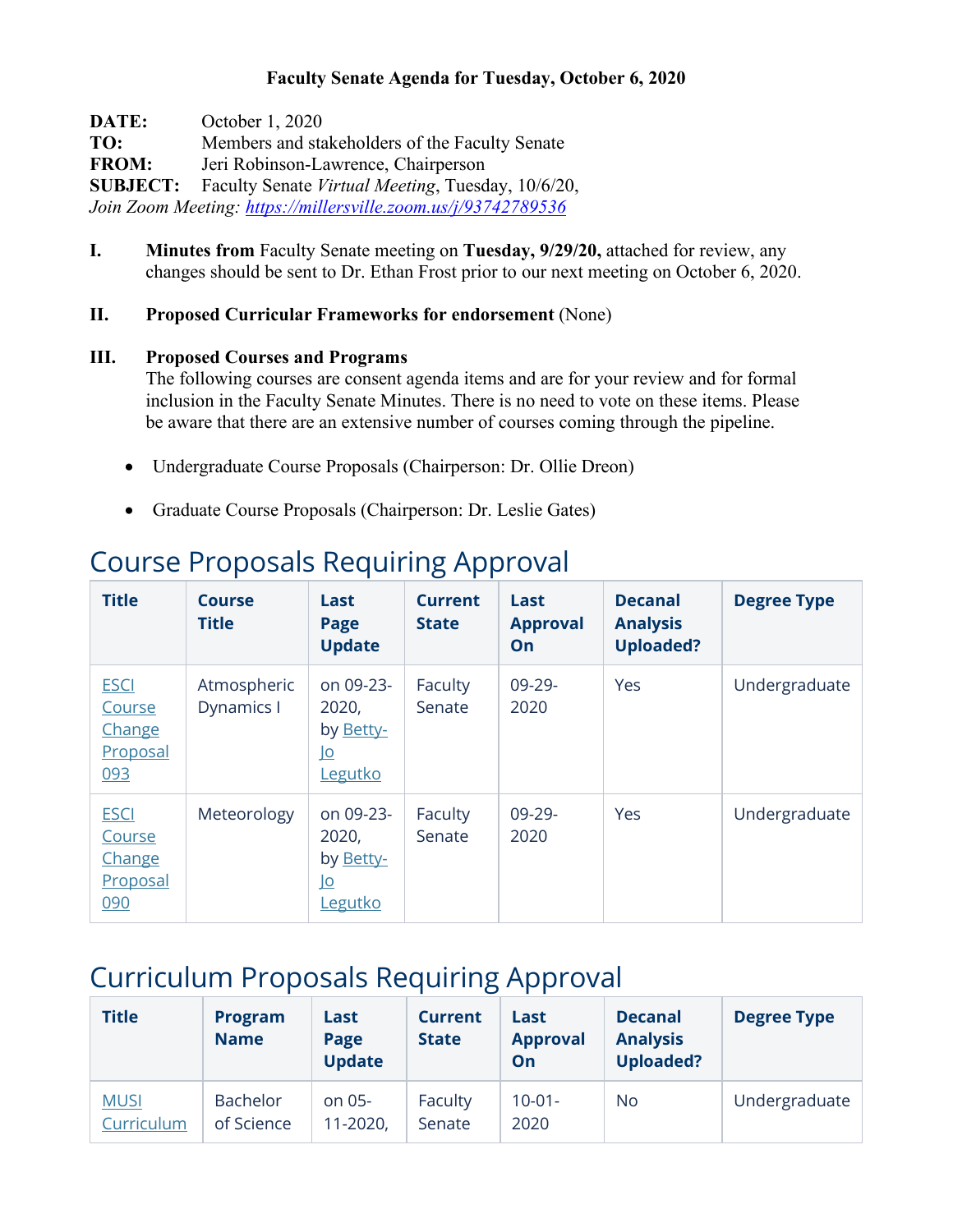| <b>Title</b>              | <b>Program</b><br><b>Name</b>          | Last<br>Page<br><b>Update</b> | <b>Current</b><br><b>State</b> | Last<br><b>Approval</b><br>On | <b>Decanal</b><br><b>Analysis</b><br><b>Uploaded?</b> | <b>Degree Type</b> |
|---------------------------|----------------------------------------|-------------------------------|--------------------------------|-------------------------------|-------------------------------------------------------|--------------------|
| Change<br>Proposal<br>042 | in<br>Education,<br>Music<br>Education | by James<br><b>Delle</b>      |                                |                               |                                                       |                    |

## **IV. Report of the Faculty Senate Chairperson:**

- DL updates
- Faculty Senate Meeting Dates Fall 2020  $(1<sup>st</sup>$  and  $3<sup>rd</sup>$  Tuesday) o September 1st
	- o September 15th \* *Starting meeting at 5:00 pm due to Middle States Meeting by Faculty Senate Leadership.September 15 the meeting is virtual and abbreviated*
	- o September 29th \* *Added meeting on 5th Tuesday of September due to Middle States visit*
	- $\circ$  October 6<sup>th</sup> and 20th.
	- $\circ$  November 3<sup>rd</sup> and 17<sup>th</sup>
	- $\circ$  December 1<sup>st</sup>
- **V. APSCUF Updates**
- **VI. Report of the Student Government Association**
- **VII. Report of the Graduate Student Association**
- **VIII. Report of the Administrative Officer**
- **IX. Announcement of new courses, programs or changes to existing courses/program**

## **X. Reports of the Faculty Senate Standing Committees**

**Please note that** committee chairs wishing to report or share documents and be added to the agenda at a meeting should email me the Senate Chairperson (*jrobinson@millersville.edu*) the week prior to a meeting.

- Academic Outcomes and Assessment (AOAC) Chairperson: Robyn Davis
- Academic Policies (APC) Chairperson: Ankur Nandedkar, update on language
	- 1) Attached is the original policy and the suggested changes highlighted (in the draft). The rewording has been done for clarification purpose because in its prior version, it appeared to be in be conflict with accelerated bachelor's to master's degree program policy.
- Academic Standards Chairperson: Ryan Wagner
- Area Curriculum Committees (ACC)
	- 1) Arts & Humanities: Becky McDonah
	- 2) Education & Human Services: Lauren Kaiser
	- 3) Social Sciences: David Owen
	- 4) Science & Technology: Betty-Jo Legutko
- Commencement Speaker:
- Cooperative Education Chairperson: Lexi Hutto (\*updated AY 19/20)
- Educator of the Year Committee (EDOY): Ex-Officio chair, Shaun Cook
- Faculty Senate Bylaws Chairperson: Aimee Miller (\*)